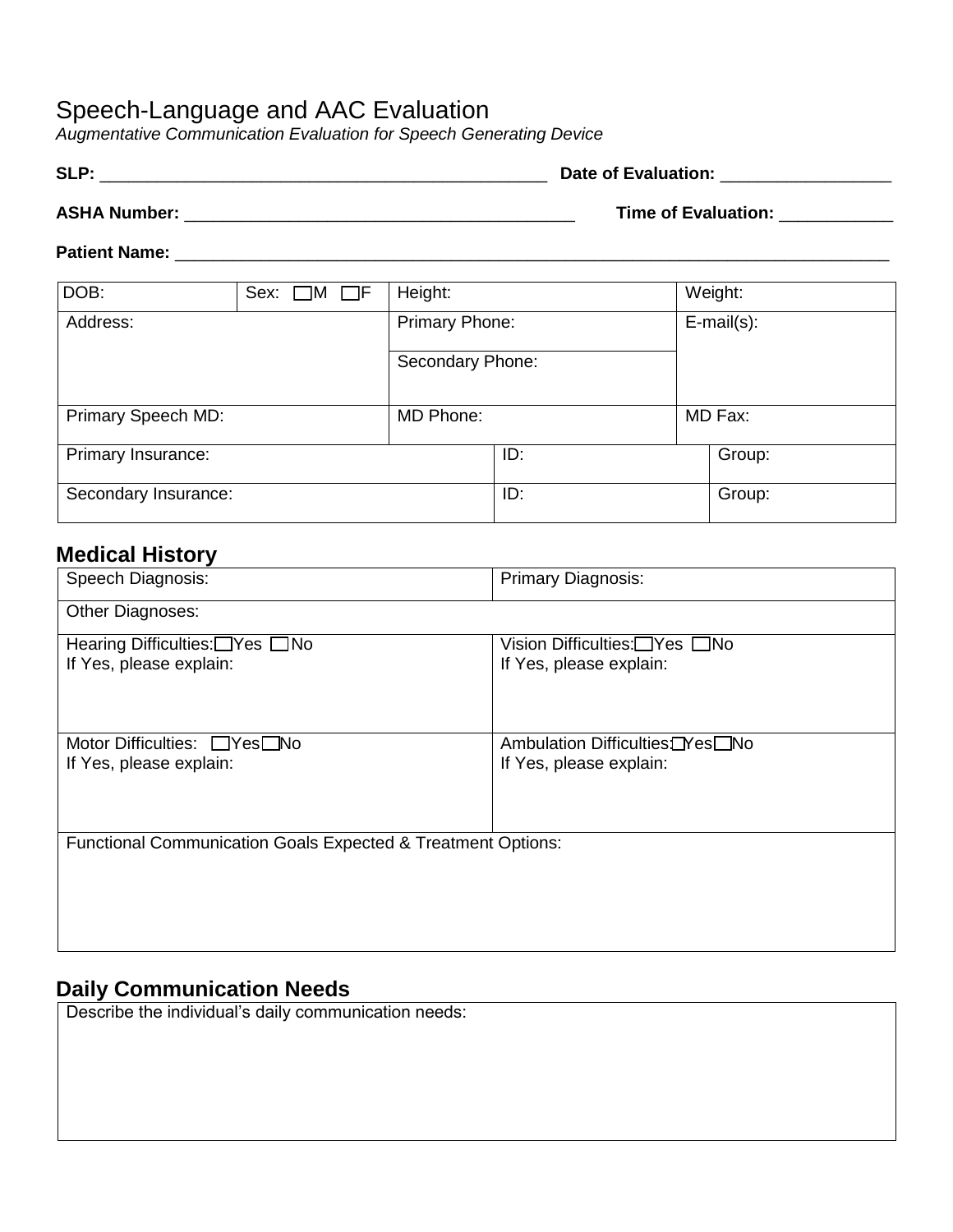### **Daily Communication Needs (cont.)**

| Can these needs be met using other natural modes of communication:                   | Yes | Nο |
|--------------------------------------------------------------------------------------|-----|----|
| If Yes, please STOP and use those modes.                                             |     |    |
| If No, please explain why these modes cannot be used to meet the individual's needs: |     |    |
|                                                                                      |     |    |

## **Communication Impairment**

| Type:                                                                 |                                                  | Severity:       |  |  |  |
|-----------------------------------------------------------------------|--------------------------------------------------|-----------------|--|--|--|
| Language Skills:                                                      |                                                  |                 |  |  |  |
|                                                                       |                                                  |                 |  |  |  |
|                                                                       |                                                  |                 |  |  |  |
|                                                                       | Anticipated Course Of Impairment - Only Choose 1 |                 |  |  |  |
| <b>Stage</b>                                                          | <b>Choice</b>                                    | <b>Comments</b> |  |  |  |
| Stage 1: No detectable speech disorder                                |                                                  |                 |  |  |  |
| Stage 2: Obvious speech disorder,<br>intelligible                     |                                                  |                 |  |  |  |
| Stage 3: Reduction in speech intelligibility                          |                                                  |                 |  |  |  |
| Stage 4: Natural speech supplemented<br>with Speech Generating Device |                                                  |                 |  |  |  |
| Stage 5: No useful speech, SGD only                                   |                                                  |                 |  |  |  |

#### **Cognitive/Academic Ability**

| <b>Task</b>                              | <b>Yes</b> | <b>No</b> | <b>Comments</b> |
|------------------------------------------|------------|-----------|-----------------|
|                                          |            |           |                 |
| Reads                                    |            |           |                 |
| Visually attends to task                 |            |           |                 |
| Has good memory for newly learned        |            |           |                 |
| tasks                                    |            |           |                 |
| Retains information well                 |            |           |                 |
| Recognizes pictures of objects           |            |           |                 |
| Recognizes functional symbols (i.e. stop |            |           |                 |
| sign, exit, bus stop, etc.)              |            |           |                 |
| Can spell                                |            |           |                 |
| Can write single words                   |            |           |                 |
| Can write full sentences                 |            |           |                 |
| Can write in coherent paragraphs         |            |           |                 |
| Learns well with repetition              |            |           |                 |
| Good problem solving abilities           |            |           |                 |
| Recognizes numbers                       |            |           |                 |
| Other:                                   |            |           |                 |
|                                          |            |           |                 |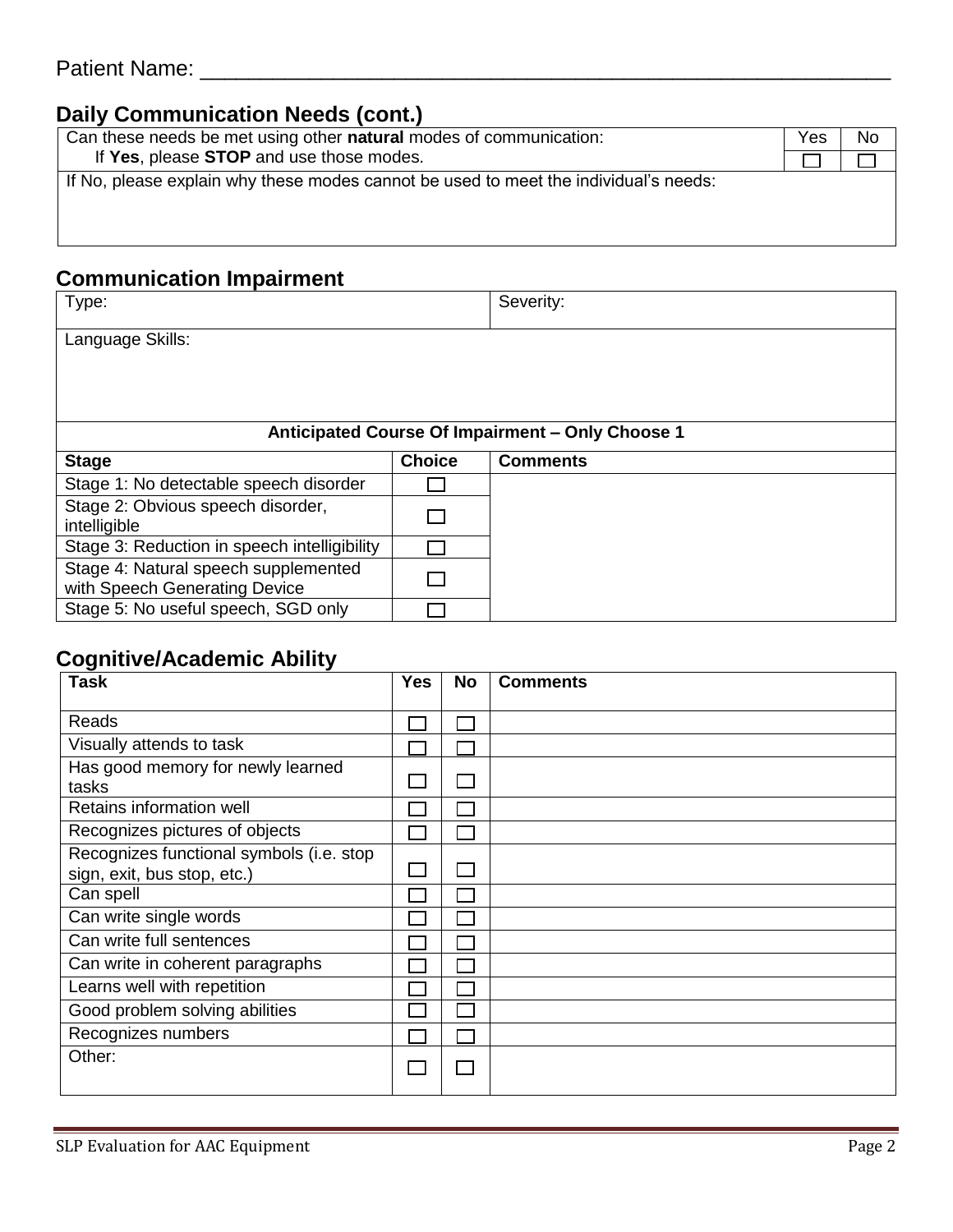# **Speech Generating Device Trial(s) – if any**

Device(s) Tried:

Access Method(s) Tried:

Outcome(s):

## **SGD: Synthesized Speech, Multiple Method Device Algorithm**

| <b>Algorithm</b>                                                                                  | <b>Yes</b> | <b>No</b> |
|---------------------------------------------------------------------------------------------------|------------|-----------|
| Does the individual possess a treatment plan that includes an expected training schedule for      |            |           |
| the device?                                                                                       |            |           |
| If YES, continue.                                                                                 |            |           |
| If NO, STOP and create an expected schedule then proceed.                                         |            |           |
| Does the individual have the cognitive and physical abilities to effectively use the              |            |           |
| recommended device and any accessories to communicate?                                            |            |           |
| If YES, continue.                                                                                 |            |           |
| If NO, STOP and discuss alternatives.                                                             |            |           |
| Can the individual's speaking needs be met using natural communication methods?                   |            |           |
| If NO, continue.                                                                                  |            |           |
| If YES, STOP and order natural communication methods.                                             |            |           |
| Have other forms of treatment been tried, and/or considered, and ruled out?                       |            |           |
| If YES, continue.                                                                                 |            |           |
| If NO, STOP and order those treatments.                                                           |            |           |
| Will the individual's speech impairment benefit from the recommended device?                      |            |           |
| If YES, check to see if accessories and/or mounts are needed and order below.                     |            |           |
| If NO, STOP and order the most appropriate equipment that will benefit the individual.            |            |           |
| Will the individual need accessories in order to operate the device?                              |            |           |
| If YES, please mark the appropriate accessories (see Page 4).                                     |            |           |
| If NO, just order device only and any mount (if needed).                                          |            |           |
| Will the individual require <b>mount(s)</b> in order to attach the device to a table and/or their |            |           |
| wheelchair or power wheelchair?                                                                   |            |           |
| If YES, please order mount(s) (see Page 4).                                                       |            |           |
| If NO, do not mark any mounts.                                                                    |            |           |